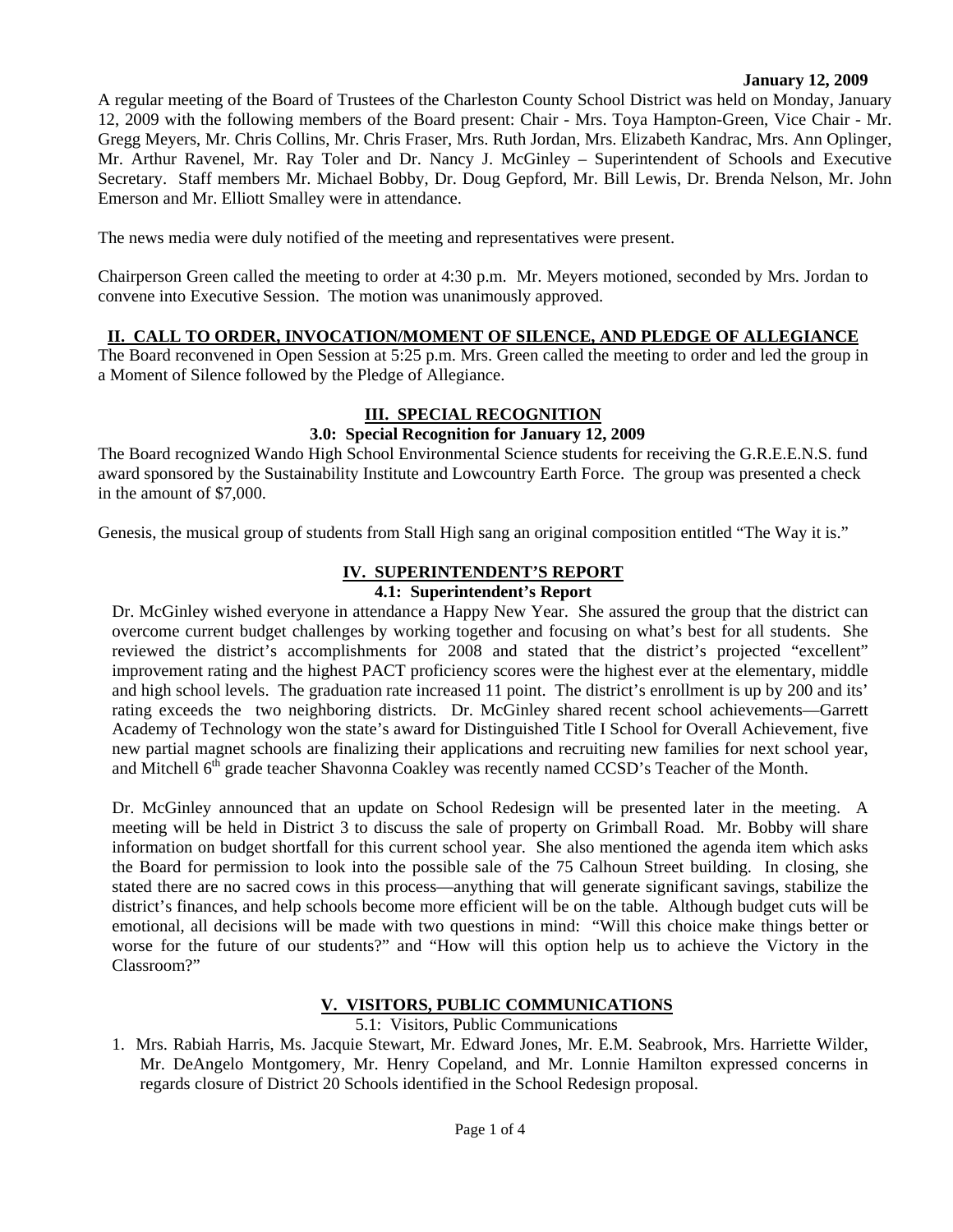- 2. Ms. Jacqueline Bowman, Mr. Jimmy Jones, Rev, Charles Glover, Mr. Douglas Thomas, Ms. Ande Sherman, Mr. Archie Johnson, Ms. Anietra Harper, Ms. E.M. Skinner, Ms. Fran Caldwell, Mr. John Lambs expressed concerns in regards to closure of District 23 schools identified in the School Redesign proposal. They also urged the Board to support continuance of construction of the new E.B. Ellington.
- 3. Ms. Marna Stilley, Ms. Amy Dickerson, Ms. Bonnie Cleveland, and Ms. Lisa Bullard asked the Board to consider a larger facility for Charleston Montessori Community School.
- 4. Ms. Audrey Mack, Rev. Calvin Morris, Ms. Deborah Grant, Ms. Kim LaBoard, Mr. Carl McKnight, and Mr. Allen Mitchell expressed concerns in regards closure of District 9 Schools identified in the School Redesign proposal.
- 5. Mr. Edward Jones expressed concerns about the proposal to relocate Charleston Montessori Program to the current site of Charleston Progressive. Mr. Jones informed the Board of his intent to address this issue with Mayor Riley at the City Council meeting on Tuesday.
- 6. Ms. Jennie Lackey suggested the Board consider cutting administrators pay instead of closing schools.
- 7. Mr. Carlton Solomon urged the Board to sell the Boyd Elementary School property up for sale.

#### **VI. APPROVAL OF MINUTES/EXECUTIVE SESSION AGENDA ITEM 6.1: Open and Executive Session Minutes of December 8, 2008**

Mr. Meyers motioned, seconded by Mrs. Oplinger approval of the open session and executive session minutes of December 8, 2008. The motion was approved 9-0.

Note: Mr. Collins left the room after voting on agenda item 6.1 and returned to vote on agenda item 6.1.5. Therefore, he did not vote on 6.1-3 and 6.1-4.

### **6.2: Motions of Executive Session of January 12, 2009**

The Board approved the following motions that were made in Executive Session on January 12, 2009:

- 1.1 Student Appeal Hearings –The Board identified a date to hear student appeals.
- 1.2 Legal Briefing. The Board received a legal briefing in Executive Session. No action was taken.
- 1.3 District One Constituent Board Appointment The Board approved the appointment of Juanita Middleton to the District 1 Constituent Board. The motion was approved 8-0.
- 1.4: Student Transfer Appeal The Board approved a student transfer appeal from Laing Middle to Moultrie Middle. The motion was approved 8-0.
- 1.5: Contractual Matters The Board discussed and acted on Executive Session items as follows:
	- A. The Board discussed a contractual matter in Executive Session; no action was taken
	- B. The Board discussed a contractual matter in Executive Session; no action was taken
	- C. The Board approved a motion to ask General Counsel to look at the bid for CCSD's Cabling Project and make a recommendation to the Board. The motion was approved 8-1
	- D. The Board approved a recommendation for funding for cabling contract from the CCSD Building program.
	- E. The Board discussed a contractual matter in Executive Session; no action was taken

#### **6.3: Financial Minutes of December 8, 2008**

Mr. Meyers motioned, seconded by Mrs. Oplinger approval of the financial minutes for November 24, 2008. The motion was approved 9-0.

## **VII: MANAGEMENT REPORT**

#### **7.1: Update on FY2009 Budget**

Mr. Michael Bobby updated the Board on the FY2009 Budget. He recommended Board approval of two resolutions—one urging legislative action to provide flexibility for school districts with respect to teacher contracts and teacher salaries and the other requesting permission to use unallocated funds incorporated in action with fund balance up to \$7 million to ease the financial gap the district is facing. He went on to say that the district has lost \$13,327,135 million due to state cuts. In June 2008 when the budget was adopted (\$323,469,577), the projected fund balance was \$7.1 million. Due to underestimated tax, an additional amount was received and moved to fund balance increased to \$7.6 million. Due to the tax shift, the district is limited to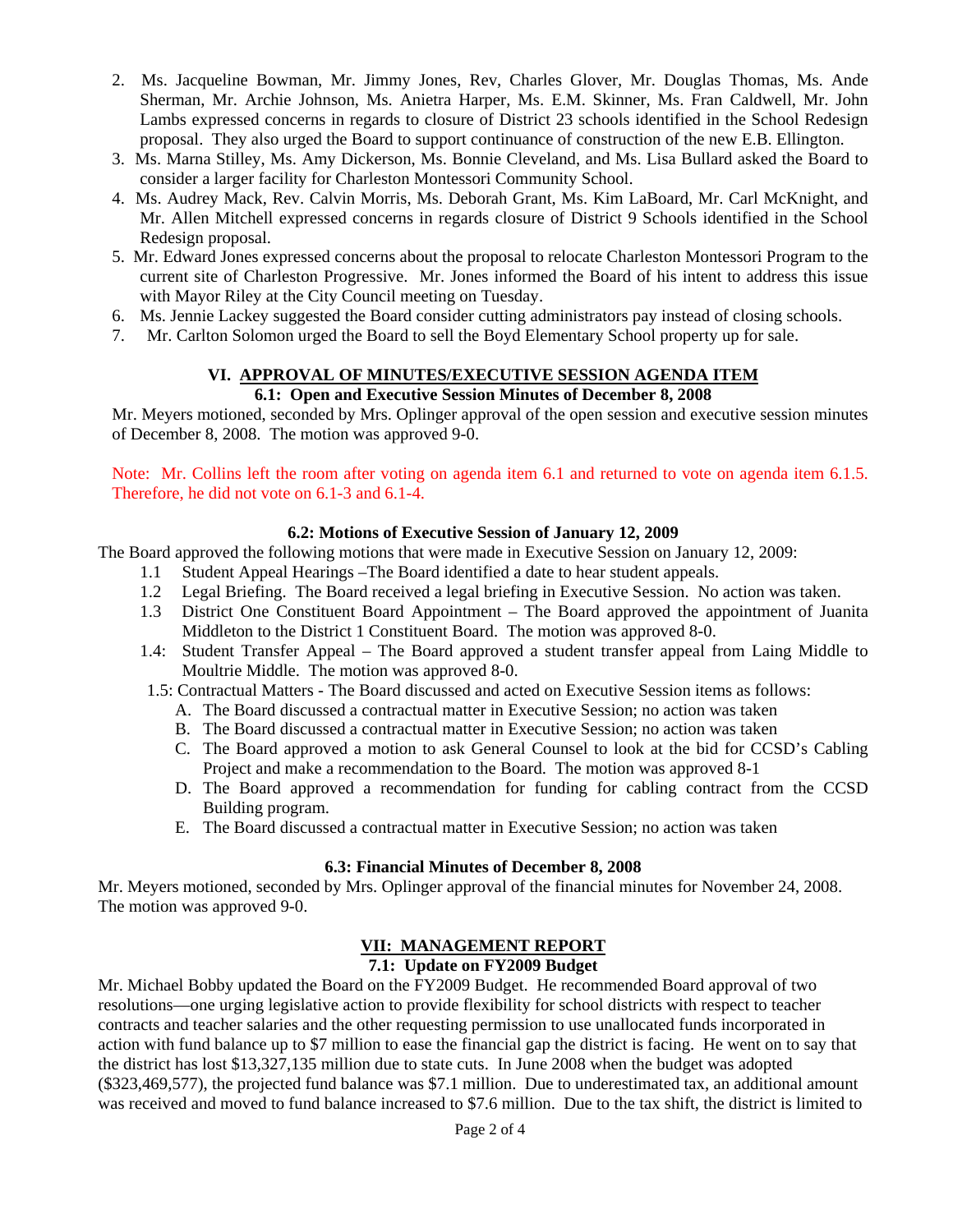raise local funds (Act 388). Assessed value grows more than millage rates. Several cost-saving efforts were shared starting with the furlough in December for 12 month employees. Other cost saving efforts mentioned were the offer for contract adjustments, freeze on non salary accounts by 20%, per diem substitutes, mid year layoff, more furlough, and roll back of cost of living.

During discussion, Mr. Ravenel asked how much could be saved if class size were increased by one student.

# **7.2: Preparation for Budget Process and Budget Development for 2010**

Mr. Michael Bobby presented information to the Board on Preparation for Budget Process and Budget Development for 2010. Mr. Bobby said the district faces less revenue (\$21,406,343) with an increased amount of expenditures (\$6,623,549), a total of \$28,029,893 Expenditures over Revenue.

During this discussion, Mr. Collins requested the amount of funds spent on athletics.

## **7.3: Update on School Redesign**

Dr. McGinley provided an update on School Redesign announcing that the final recommendation which will be available on January 19<sup>th</sup> will include closing a limited amount of schools and merging programs in schools. Mr. Collins expressed concerns about the limited time the Board would have to review the recommendation prior to taking action at the January 26, 2009 Board meeting.

## **VIII: CHARLESTON ACHIEVING EXCELLENCE UPDATE**

# **IX**. **POTENTIAL CONSENT AGENDA ITEMS**

9.1 A. Second Reading – Policy GBXXX – Sick Leave Bank – Mr. Meyers motioned, seconded by Mrs. Jordan approval of the recommendation to approve the Second Reading of Policy GBXXX – Sick Leave Bank. The motion was approved 9-0

B. First Reading – Policy JFAB – Admission of Homeless Students – Mr. Meyers motioned, seconded by Mrs. Jordan approval of the recommendation to approve the first reading of Policy JFAB – Admission of Homeless Students. The motion was approved 9-0.

- 9.2 Revised Policy Regulation Policy GBXXX Sick Leave Bank The Board received as information only.
- 9.3 Home School Application Mr. Fraser motioned, seconded by Mrs. Jordan approval of a Home School Application. The motion was approved 9-0.

It was also determined that the approval of home school applications will be referred to the Policy Committee to review.

- 9.4 Authorization to Investigate Sale of 75 Calhoun Street Building Mr. Meyers motioned, seconded by Mrs. Jordan approval of the motion authorizing the superintendent to investigate the sale of the 75 Calhoun Street building. The motion was approved 9-0.
- 9.5 Technology Equipment for Classrooms The Board received information on Technology Equipment for Classrooms. No action was taken.
- 9.6 Laing Middle Campus Mr. Meyers motioned, seconded by Mrs. Jordan approval of a motion authorizing the Superintendent market the Laing Campus property for sale and move Laing Middle School to the Wando South Swing campus until the new Laing Middle School is opened. Revenue from the sale of Laing campus would be used to increase the GOF fund balance. The cost to move Laing Middle to the swing campus and make Wando South ready for SY2009 will be funded as a project in the FY10 Fixed Cost of Operations Program. The motion was approved 5-4. (Collins, Kandrac, Ravenel and Toler opposed).

A second motion was offered by Mr. Toler, seconded by Mr. Ravenel to not sell the Laing Campus property at this time failed 4-5 (Fraser, Green, Meyers, Oplinger and Jordan opposed).